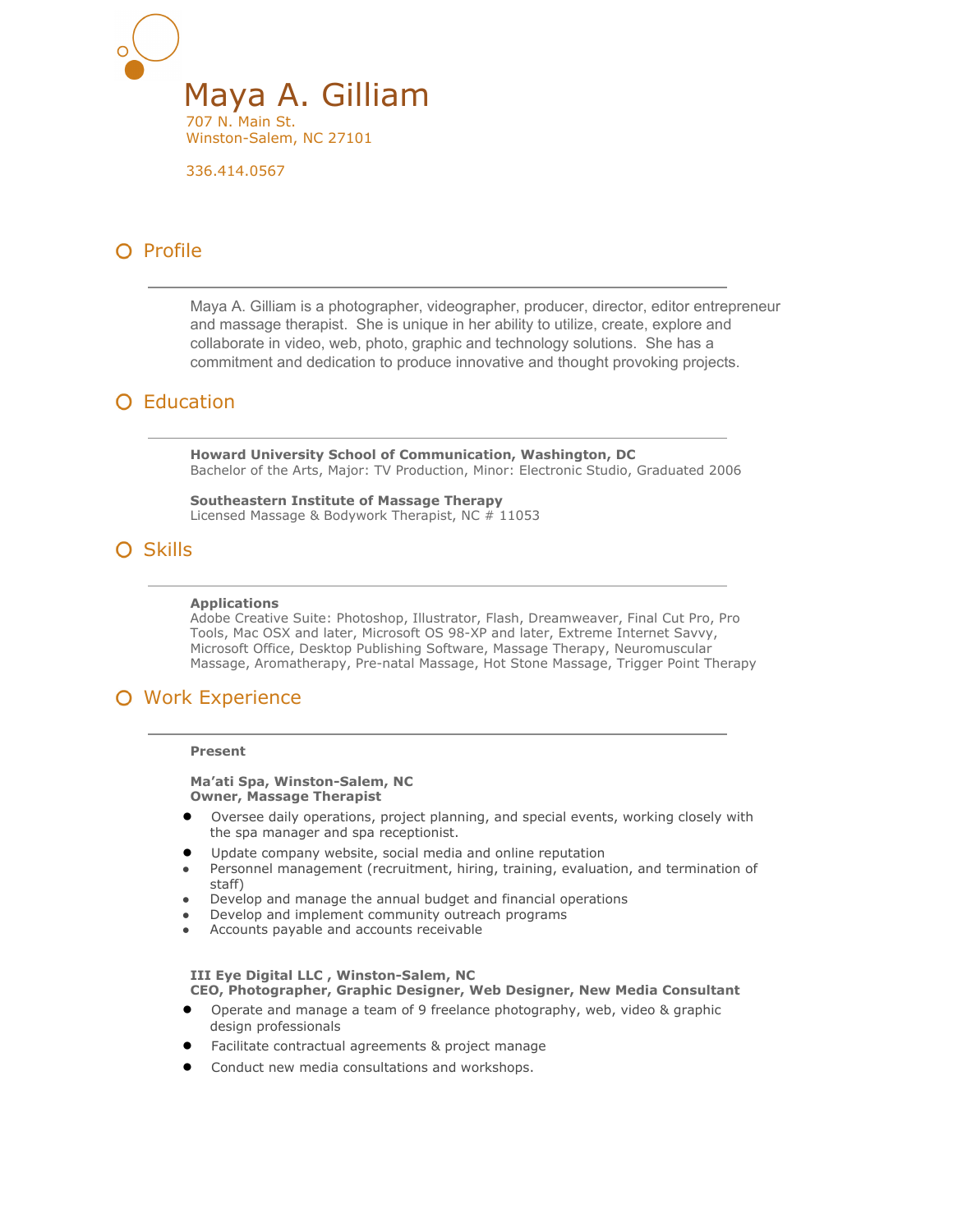

336.414.0567

| <b>USA Today Newspaper, McLean, VA</b>                                                                                                                                                                                                                                                                    |             |
|-----------------------------------------------------------------------------------------------------------------------------------------------------------------------------------------------------------------------------------------------------------------------------------------------------------|-------------|
| <b>Assistant Photo Editor, Sports Weekly</b><br>Book major photo shoots for publication.<br>Assign photo requests to staff & freelance photographers.<br>Edit images<br>Attend daily editorial meetings<br>Meet deadlines<br>Caption and edit photos and video for usatoday.com                           | 2006-2008   |
| Associated Press (AP Images), Cleveland, OH                                                                                                                                                                                                                                                               | 2006        |
| Intern/Photographer<br>One of 19 students selected to work hand and hand with professionals from the<br>Associated Press to produce photo journalistic projects.                                                                                                                                          |             |
| Washington Wizards, Washington, DC                                                                                                                                                                                                                                                                        | 2004-2006   |
| <b>Assistant Photographer</b><br>Assist Washington Wizards photographer all all home games.<br>Setup strobe lights in arena<br>$\bullet$<br>Caption, edit and transmit photo to Getty website.<br>$\bullet$<br>Assist on team photo shoots & Media Day                                                    |             |
| The Hilltop Newspaper, Washington, DC                                                                                                                                                                                                                                                                     |             |
| <b>Senior Photo Editor</b><br>Served as the Photo Editor and Photographer for Howard University's daily campus<br>$\bullet$<br>newspaper.<br>Delegate photo assignments to staff photographers<br>Edit photos for publication<br>$\bullet$<br>Manage and supervise eight staff photographers<br>$\bullet$ | 2002-2006   |
| NBA (National Basketball Association), New York, NY                                                                                                                                                                                                                                                       | Summer 2004 |
| <b>Intern/Photographer</b><br>Assist NBA staff photographers during The Finals. the 2004 NBA Draft, the 2004<br>Rookie Photo Shoot, the League Pass commercial shoot, the WNBA All-Star Game,<br>and USAB Women's photo shoot.<br>Retouch & caption photos.<br>Organize photo library.                    |             |
| <b>New York Times Institute of Student Journalist</b><br><b>Intern/Photographer</b><br>One of 16 students selected to work hand and hand with professionals from the New<br>$\bullet$<br>York Times and the Boston Globe to produce a final paper.<br>Meet deadlines<br>$\bullet$                         | Summer 2004 |